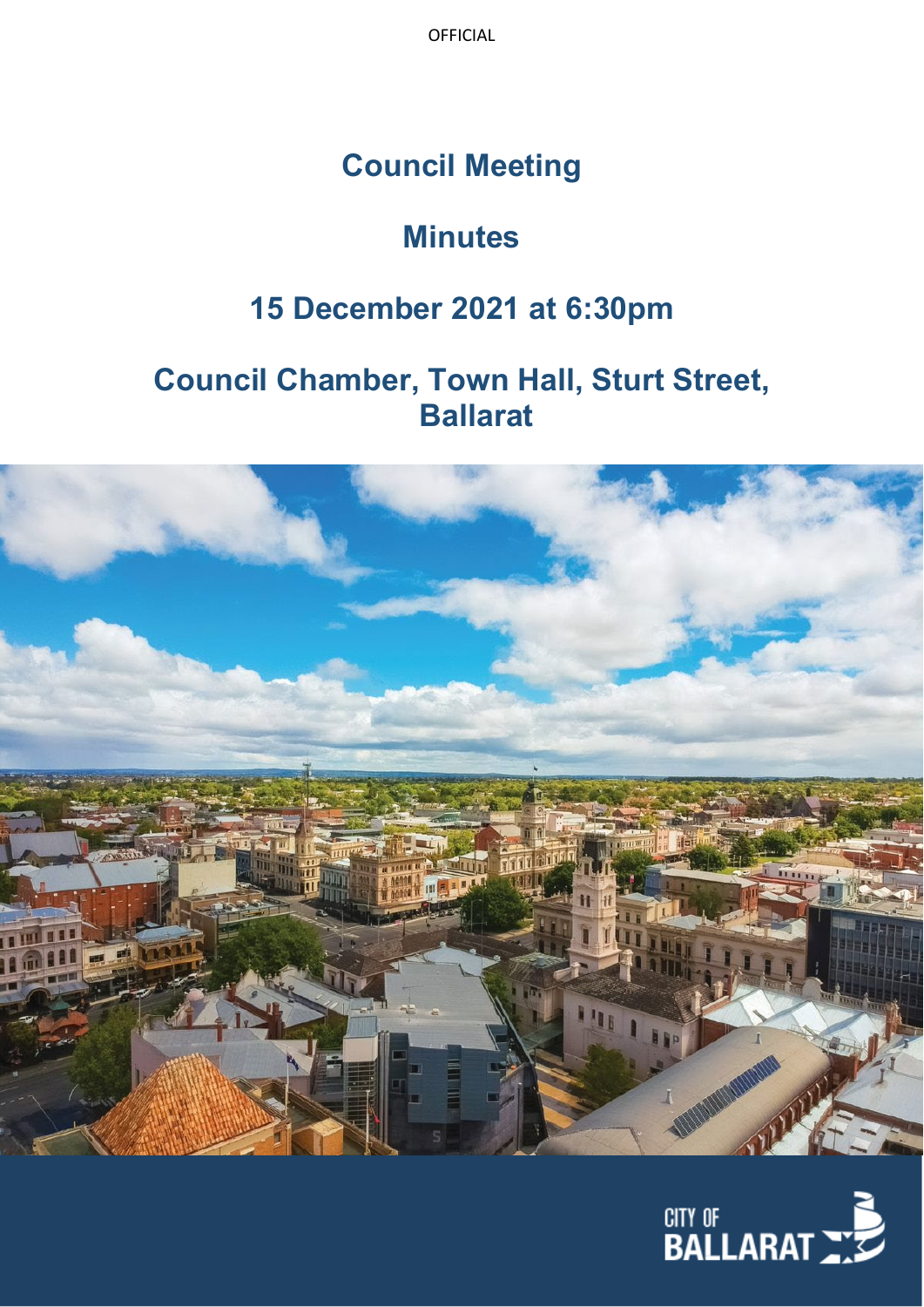

# **ORDER OF BUSINESS:**

| 5. |      |                                                                         |  |
|----|------|-------------------------------------------------------------------------|--|
|    |      |                                                                         |  |
| 7. |      |                                                                         |  |
|    |      |                                                                         |  |
| 8. |      |                                                                         |  |
|    |      |                                                                         |  |
|    |      |                                                                         |  |
|    | 8.3. |                                                                         |  |
|    |      |                                                                         |  |
|    | 8.5. | Tender 2021/22-360 - Wendouree West Recreation Reserve - Community Hub, |  |
|    |      |                                                                         |  |
|    |      |                                                                         |  |
|    | 8.7. |                                                                         |  |
|    |      |                                                                         |  |
|    |      |                                                                         |  |
|    |      |                                                                         |  |
|    |      |                                                                         |  |
|    |      |                                                                         |  |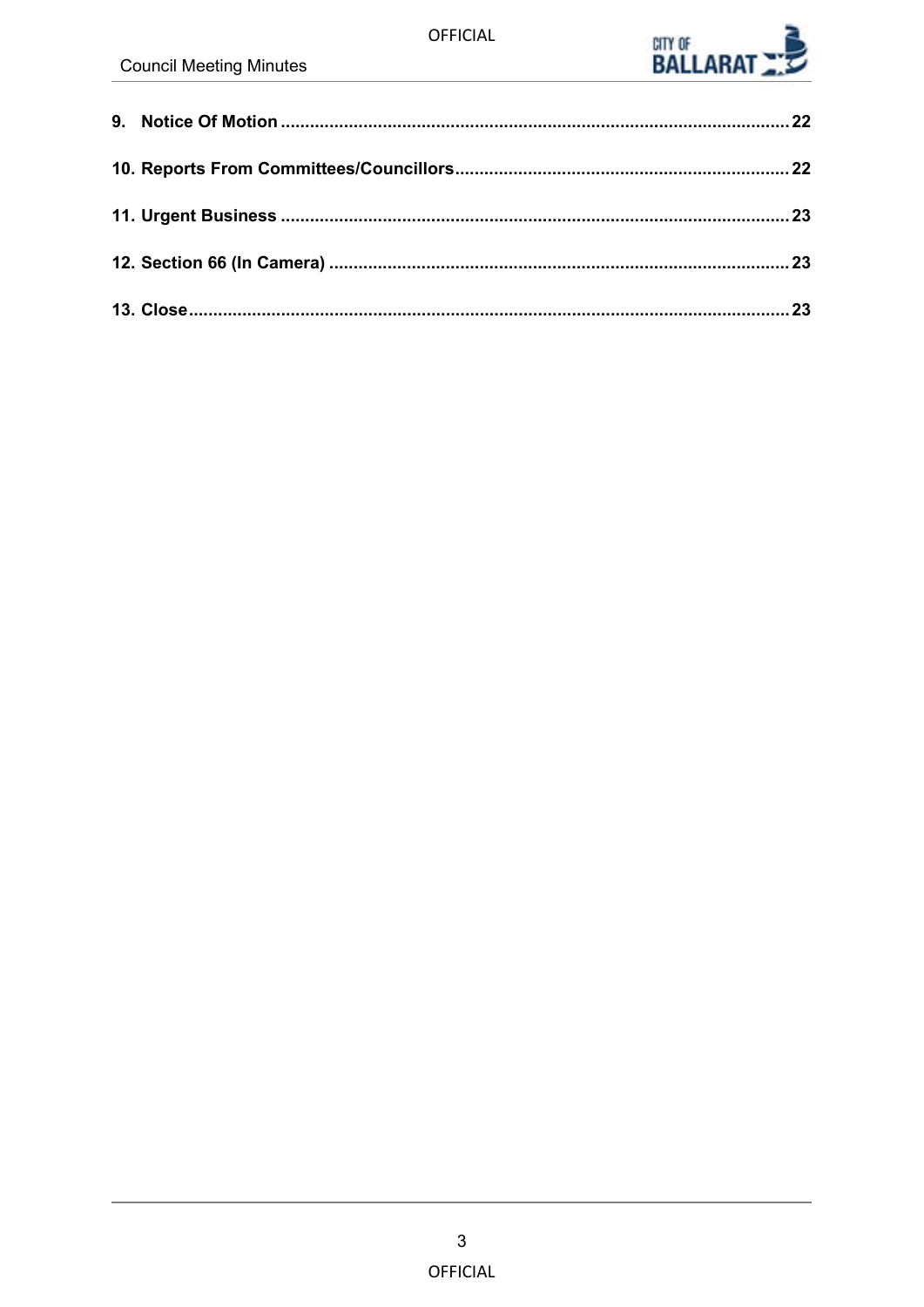

# <span id="page-3-0"></span>**1. OPENING DECLARATION**

- **Councillors:** *"We, the Councillors of the City of Ballarat, declare that we will carry out our duties in the best interests of the community, and through collective leadership will maintain the highest standards of good governance."*
- **Mayor:** *"I respectfully acknowledge the Wadawurrung and Dja Dja Wurrung People, the traditional custodians of the land, and I would like to welcome members of the public in the gallery."*

# **2. APOLOGIES FOR ABSENCE**

# **2.1 Present**

Mayor Cr Daniel Moloney Cr Ben Taylor Cr Samantha McIntosh Cr Belinda Coates Cr Mark Harris Cr Des Hudson Cr Amy Johnson Cr Peter Eddy Cr Tracey Hargreaves

Mr Evan King- Chief Executive Officer Ms Bridget Wetherall - Director Infrastructure and Environment Mr Jeff Johnson - Acting Director Community Wellbeing Mr John Hausler - Director Corporate Services Ms Natalie Robertson - Director Development and Growth Mr Cameron Montgomery - Executive Manager Governance and Risk Ms Sophie Constable - Administration Officer Statutory Compliance

# **2.2 Apologies**

Cr Coates

# **3. DISCLOSURE OF INTEREST**

**Nil** 

# **4. MATTERS ARISING FROM THE MINUTES**

**Nil**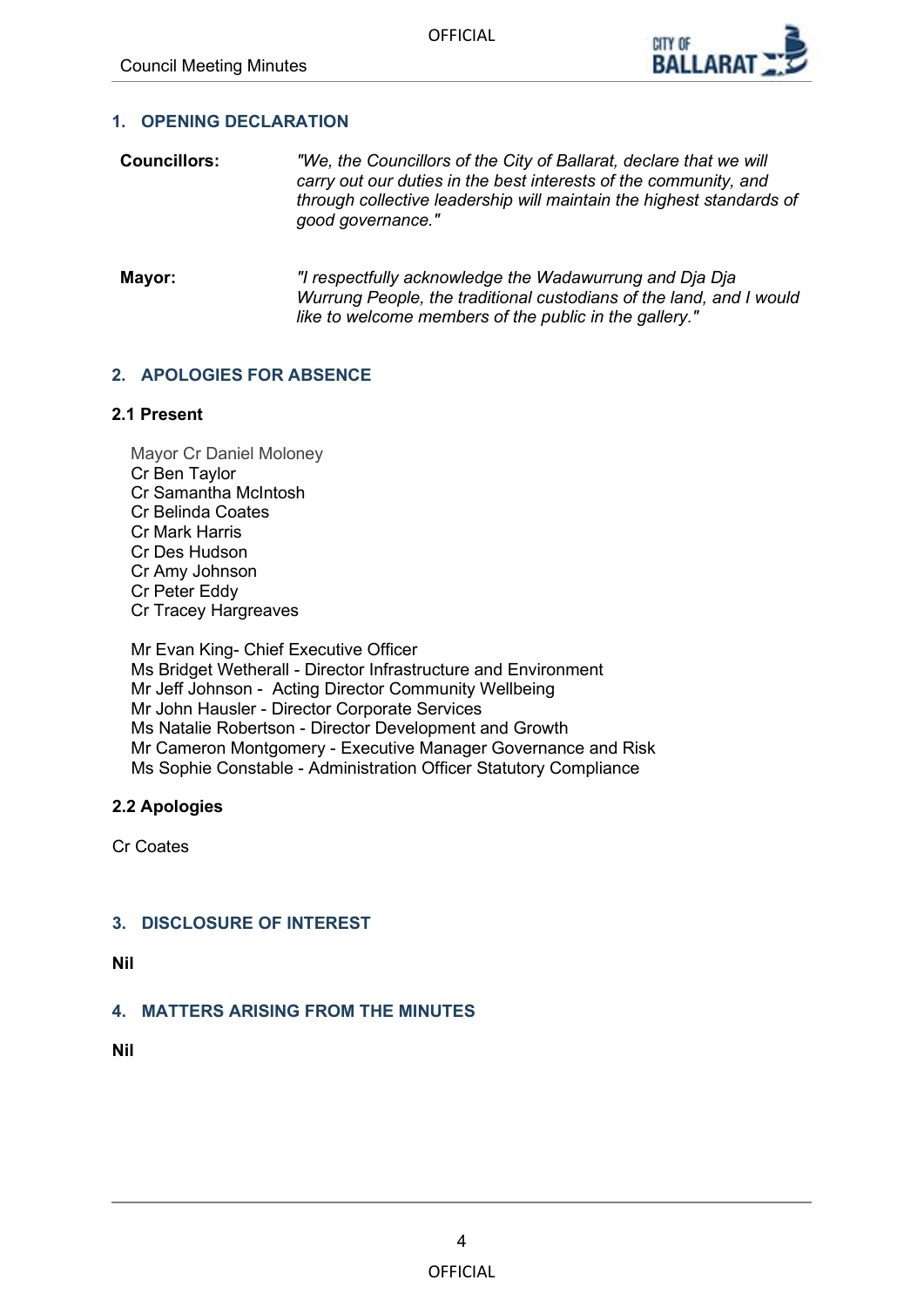

# <span id="page-4-0"></span>**5. CONFIRMATION OF MINUTES**

### **RESOLUTION:**

**That the Minutes of the Council Meeting on 24 November 2021 as circulated be confirmed.**

# **Moved: Cr Mark Harris CARRIED Seconded: Cr Peter Eddy (R269/21)**

# **6. PUBLIC QUESTION TIME**

## **QT57/21 - Lachlan McDonald**

# **Question**

- 1. Could Council please advise how the newly constructed dwelling at 20 Catalina Crt Ballarat East (and surrounding dwellings) comply with the requirement all new dwellings must have a floor level 300mm above the 1% AEP flood event and satisfies the other requirements.
- 2. Despite modelling that suggests no new dwellings will flood, what action is Council taking to prevent flood damage when we next have a flood event similar to, or worse than, the 1990s.

#### **Answer**

1. Natalie Robertson, Director Development and Growth responded that, the subject site forms a 2011 VCAT Order approving a Planning Permit for a staged subdivision of 40 lots. I'm satisfied as part of this process that the required drainage/stormwater infrastructure was provided by the land developer in accordance with the planning permit conditions. This application was referred to the relevant CMA who did not object to the development and did not attend VCAT as a party to the matter.

The land is zoned General Residential and is not subject to any overlays, including a Flood overlay. Therefore, no planning permit is required to develop a single dwelling.

As part of the building permit process a Property Information Request would be made by a landowner or builder for each site. All property information reports include the following question:

Is the land located in a designated flood area in accordance with Regulation 802.

In this instance the response has been:

*No. The property has not been designated as "liable to flooding" within the meaning of regulation 802 of Building Regulations 2006. However, City of Ballarat strongly recommends seeking further flood advice from the relevant Catchment Management Authority with regard to any recommendation for appropriate location and floor level of any building works on this site*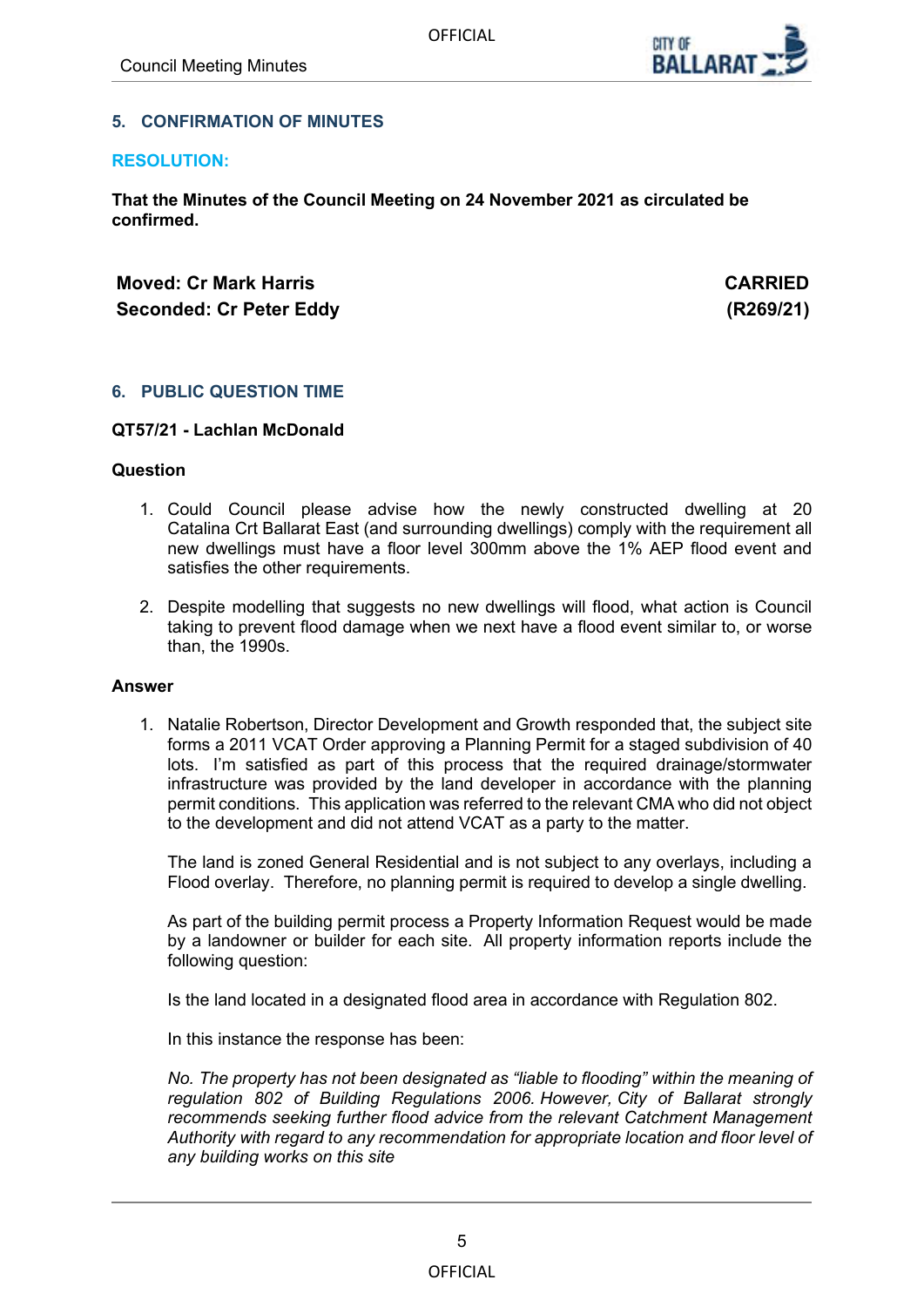

The onus falls on the owner, the builder and the building surveyor. It is not illegal to build below any floor level but it also means that the owner must accept the risk of potential flooding in a 1 in 100-year AEP (Annual Exceedance Probability) flood event. The flood study produced for the area indicates that development will help reduce the potential for flooding in Catalina Court. Works in the development and surrounds will likely reprofile some parts of the existing surface and channel flows more directly into the drainage system.

2. Natalie Robertson, Director Development and Growth responded that Mr McDonald acknowledges himself that modelling suggests that new dwellings are not likely to be subject to flood. If an exceptional event occurs and the owner through their own due diligence has decided not to build to the recommended floor level I would expect that the onus falls on the private Building Surveyor rather than Council who has approved the final Building Permit which would show floor levels.

I will add that the Flood Overlay amendment is anticipated to go on exhibition in 2022, although this amendment would not be retrospective and only applicable to new development.

# **QT58/21 - Nick Shady**

# **Question**

1. Unvaccinated residents are currently unable to: -access public swimming pools for leisure -access Council owned gyms for physical recreation -access libraries beyond a click and collect service -access the art gallery, town hall, civic hall, parent place, and other community halls and sports venues.

Under the Australian Consumer Law, businesses must not accept payment for products or services if they do not intend to supply them.

Will Council reimburse unvaccinated rate payers who are paying for these services which are not intended to be provided to them?

2. In the city of Hobsons Bay, a fully vaccinated resident who was infected with Covid recently visited their City library, which resulted in the library subsequently needing to be closed for a deep clean.

This event shows that fully vaccinated people can bring the infection into a building, putting the lives of everyone present- as well as everyone they come into contact with later - at risk.

Should the City of Ballarat be proactive in saving lives by closing access to facilities to the fully vaccinated as well as the unvaccinated?

# **Answer**

1. John Hausler, Director Corporate Services responded that Council provides a variety of services for which there is a direct fee as per Councils adopted fees and charges in the annual budget - for example fees to use the facilities at the Ballarat Aquatic and Leisure Centre. In this particular instance of a direct fee being charged for this type of service Council has provided the opportunity for a reduced fee or no fee during the period of COVID restrictions and also has given customers an opportunity to put their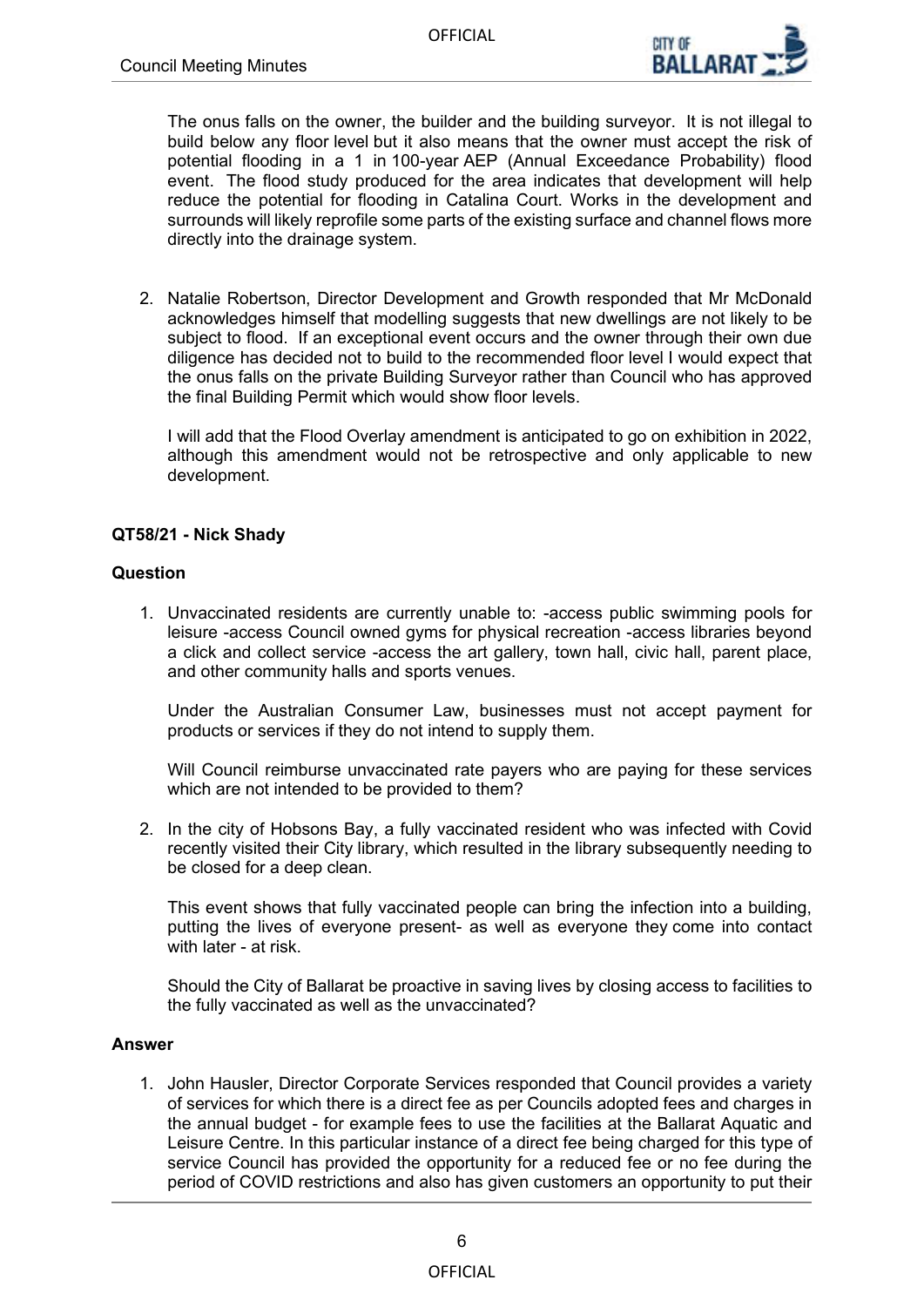

membership fees on hold once the Ballarat Aquatic and Leisure Centre was able to be reopened.

For a general charge such as the annual rates charge which covers a wide range of services which are provided to the community without their needing to be any direct correlation to the service used and the amount charged, Council currently has no intention that I am aware of to provide any reimbursements for the general rate charge. Council has recently adopted a financial hardship policy which provides guidance for ratepayers whom may be experiencing difficulty paying their rates.

2. John Hausler, Director Corporate Services responded that Council's facilities continue to responsibly manage access to the public in a COVID safe way in line with the open premises and stay safe directions of Victoria's Chief Health Officer. These directions provide the basis upon which Council's COVIDSafe plan has been directions provide the basis upon which Council's COVIDSafe prepared and implemented to provide a safe environment for the public to have these facilities open.

Council will continue to assess and follow the directions of the Chief Health Officer.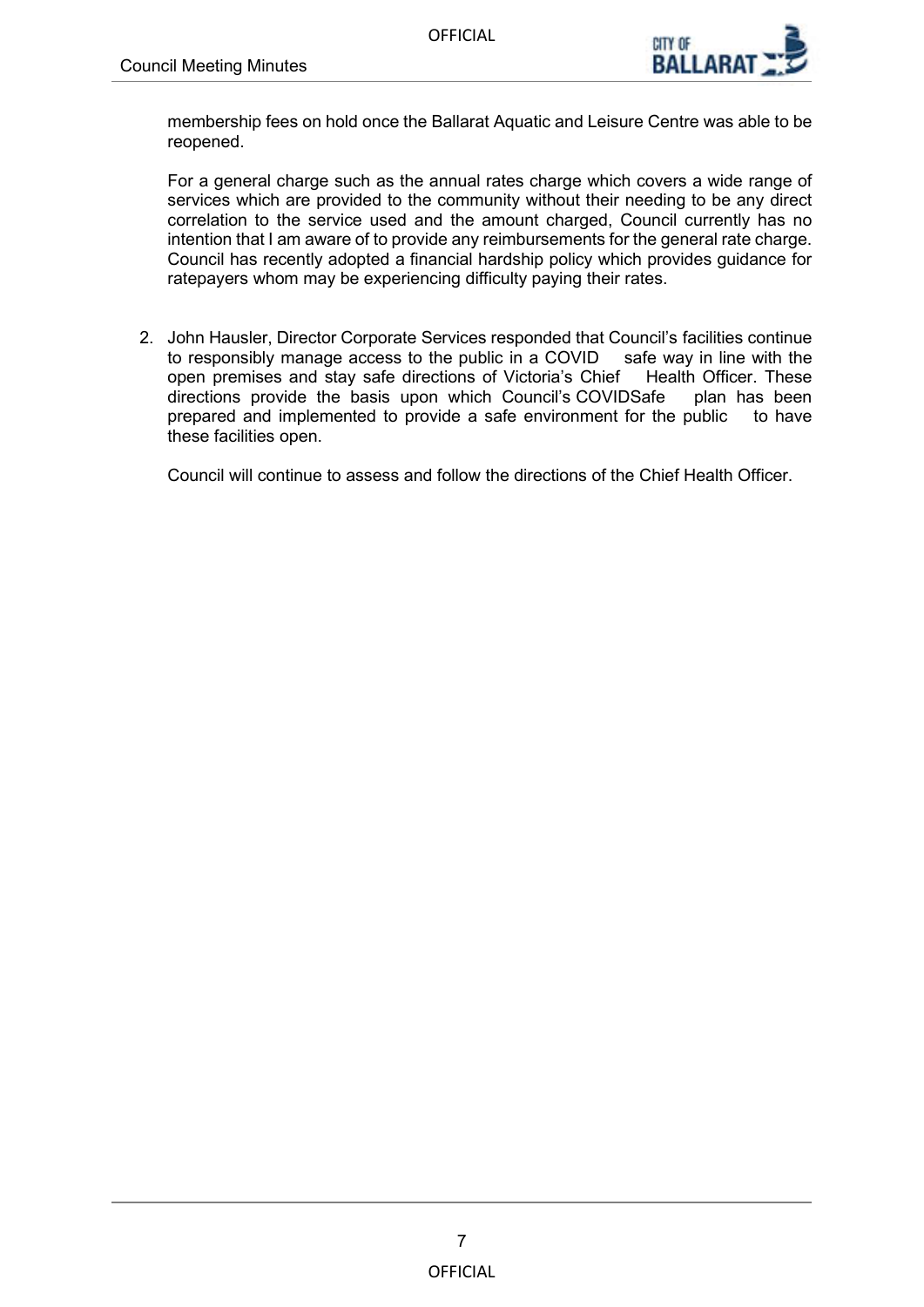

# <span id="page-7-0"></span>**7. CHIEF EXECUTIVE OFFICER REPORT**

## **7.1. CHIEF EXECUTIVE OFFICER REPORT**

**Division:** Executive Unit<br> **Director:** Evan King **Evan King Author/Position:** Evan King – Chief Executive Officer

## **PURPOSE**

1. The CEO's Operational Report highlights issues and outcomes affecting the organisation's performance as it delivers services and implements the Council's strategies and policy decisions.

### **RESOLUTION:**

**That Council:**

**1. Receive and note the CEO's Operational Report.**

**Moved: Cr Mark Harris CARRIED Seconded: Cr Samantha McIntosh (R270/21)**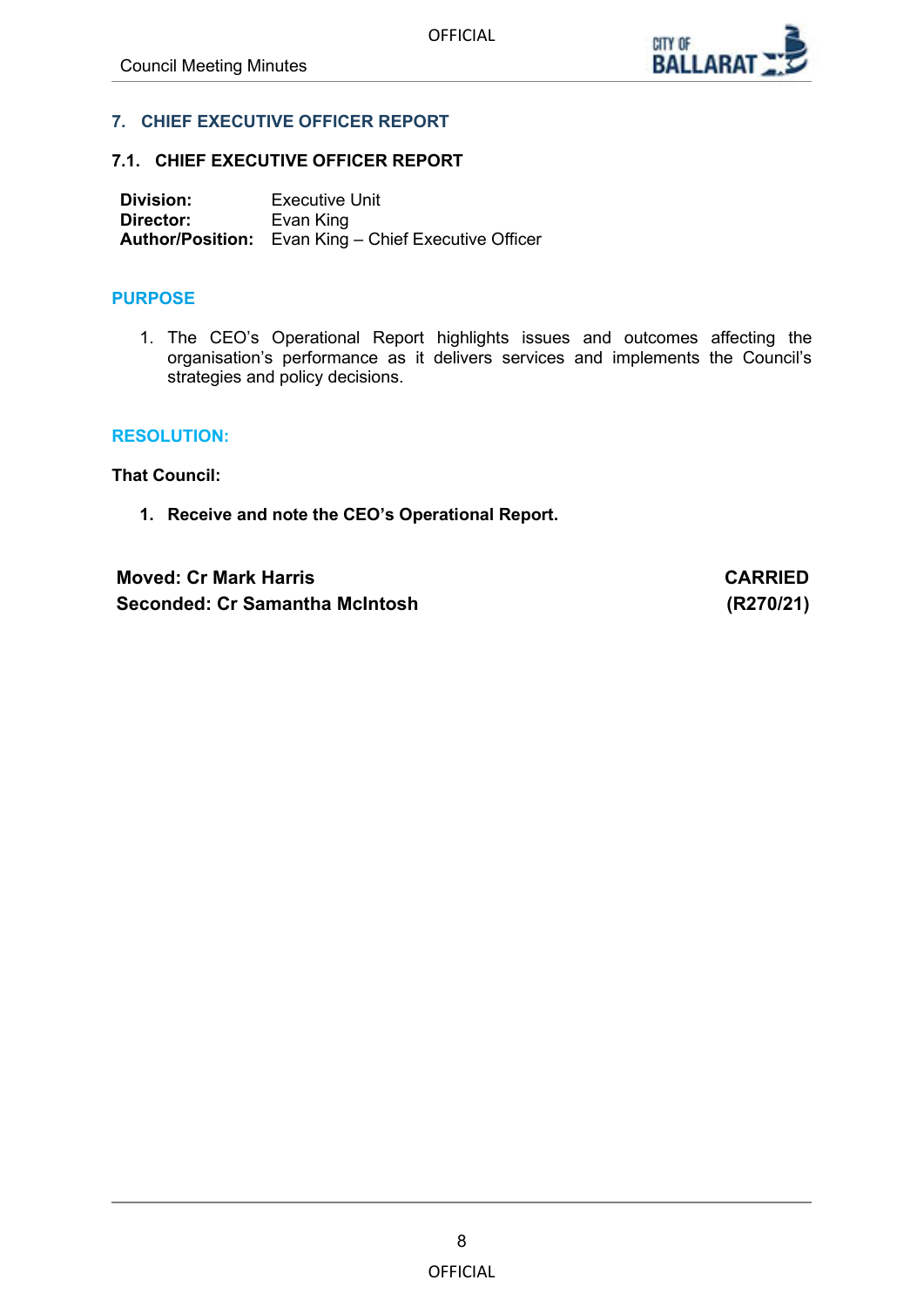

# <span id="page-8-0"></span>**8. OFFICER REPORTS**

## **8.1. PANDEMIC REACTIVATION AND RECOVERY PLAN SUMMARY REPORT**

**Division:** Community Wellbeing<br> **Director:** Matthew Wilson **Matthew Wilson Author/Position:** Bill Cook – Manager Emergency Management

# **PURPOSE**

1. The purpose of this report is to provide an update on the implementation of Council's COVID-19 Response, Reactivation and Recovery Plan throughout 2021. The revised plan and report builds on the initial public report released to the community in December 2020 which outlined Council's response to COVID-19 throughout 2020. The plan shows the holistic nature of Council's response to COVID-19 with many areas of the organisation involved in the process.

## **RESOLUTION:**

## **That Council:**

- **1. Note the Pandemic Reactivation and Recovery Plan Summary Report and acknowledge all actions delivered across the organisation over the last two years.**
- **2. Note the development of new Municipal Community Recovery Plan in early 2022 by the Community Recovery Planning Committee.**

**Moved: Cr Mark Harris CARRIED Seconded: Cr Samantha McIntosh (R271/21)**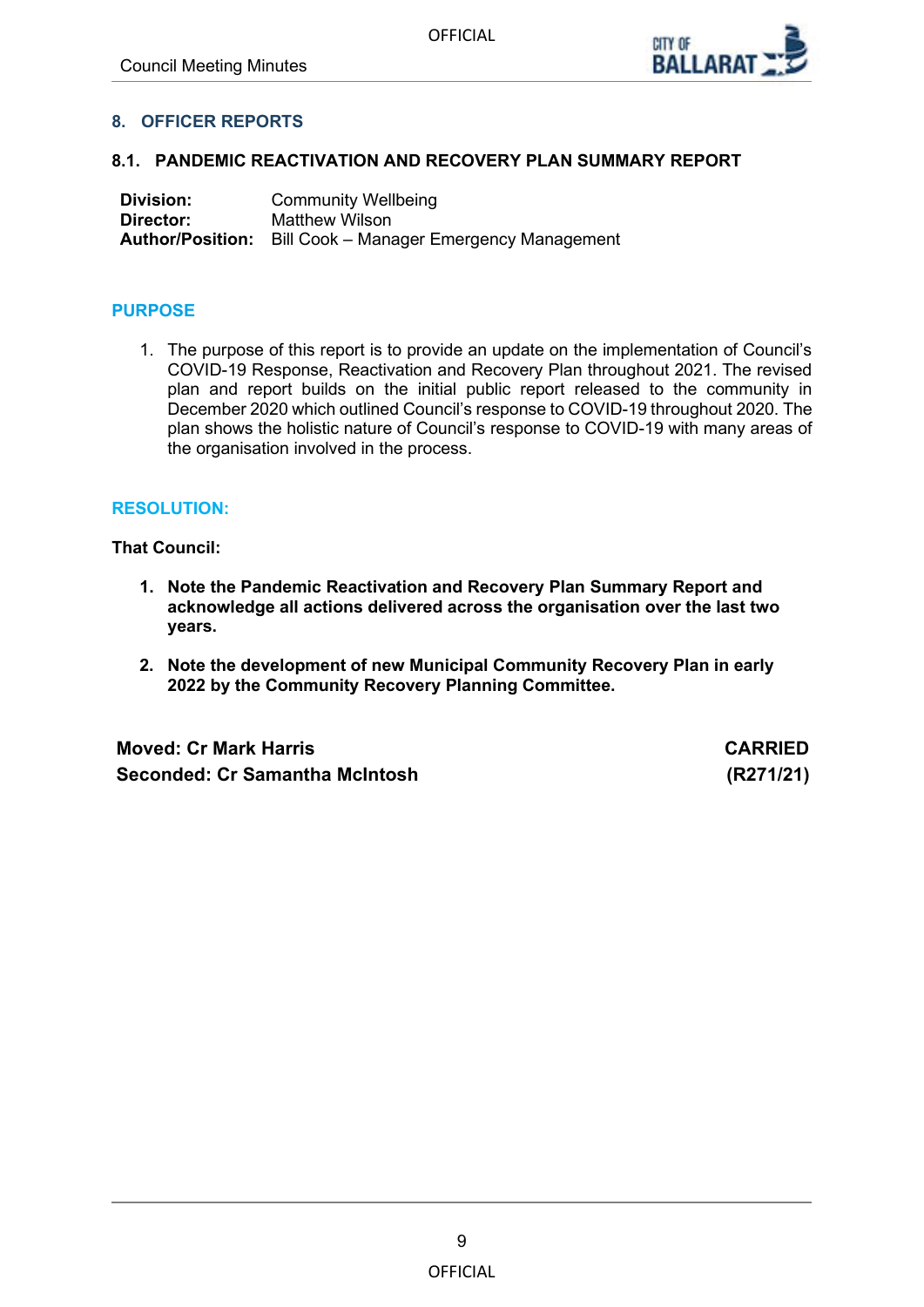

## <span id="page-9-0"></span>**8.2. DESIGN REVIEW PANEL MEMBERSHIP**

| <b>Division:</b> | Development and Growth                                                   |
|------------------|--------------------------------------------------------------------------|
| Director:        | Natalie Robertson                                                        |
|                  | <b>Author/Position:</b> Fiona Gray – Executive Manager Catalyst Projects |

### **PURPOSE**

1. To present to Council recommended members for formal appointment to the City of Ballarat Design Review Panel.

## **RESOLUTION:**

## **That Council:**

**1. Appoint the following members to the Ballarat Design Review Panel:**

**Ammon Beyerle – Architect Brodie Blades – Urban Designer Justine Clark – Architectural critic Rebecca Finn – Urban Designer | Landscape Architect Mark Fuller – Landscape Architect | Urban Designer Orlando Harrison – Urban Designer | Architect Stuart Harrison – Architect (VDRP) Brad Hooper – Architect Kim Irons – Architect (VDRP) Wendy Jacobs – Heritage Consultant | Architect Luke Jarvis – Architect Nicole Kalms – Academic Celia Konstas – Urban Designer | Planner Raph Krelle – Planner Mena Kubba – Architect Penelope Martyn (Smith) – Planner Vincent McDonald – Accessibility advisor | Architect Lisa Merkesteyn – Architect | Heritage advisor Damon Obst – Landscape Architect Shelley Penn AM – Architect (VDRP) Harold Perks – Architect Kim Roberts – Architect (VDRP) Paul Simpson – Civil Engineer Scott Spargo – Urban Designer Anthony Styant-Browne – Architect (VDRP) Steve Thorne – Urban Designer (VDRP) David Vernon – Architect Steffen Welsch – Architect**

**Moved: Cr Samantha McIntosh CARRIED Seconded: Cr Mark Harris (R272/21)**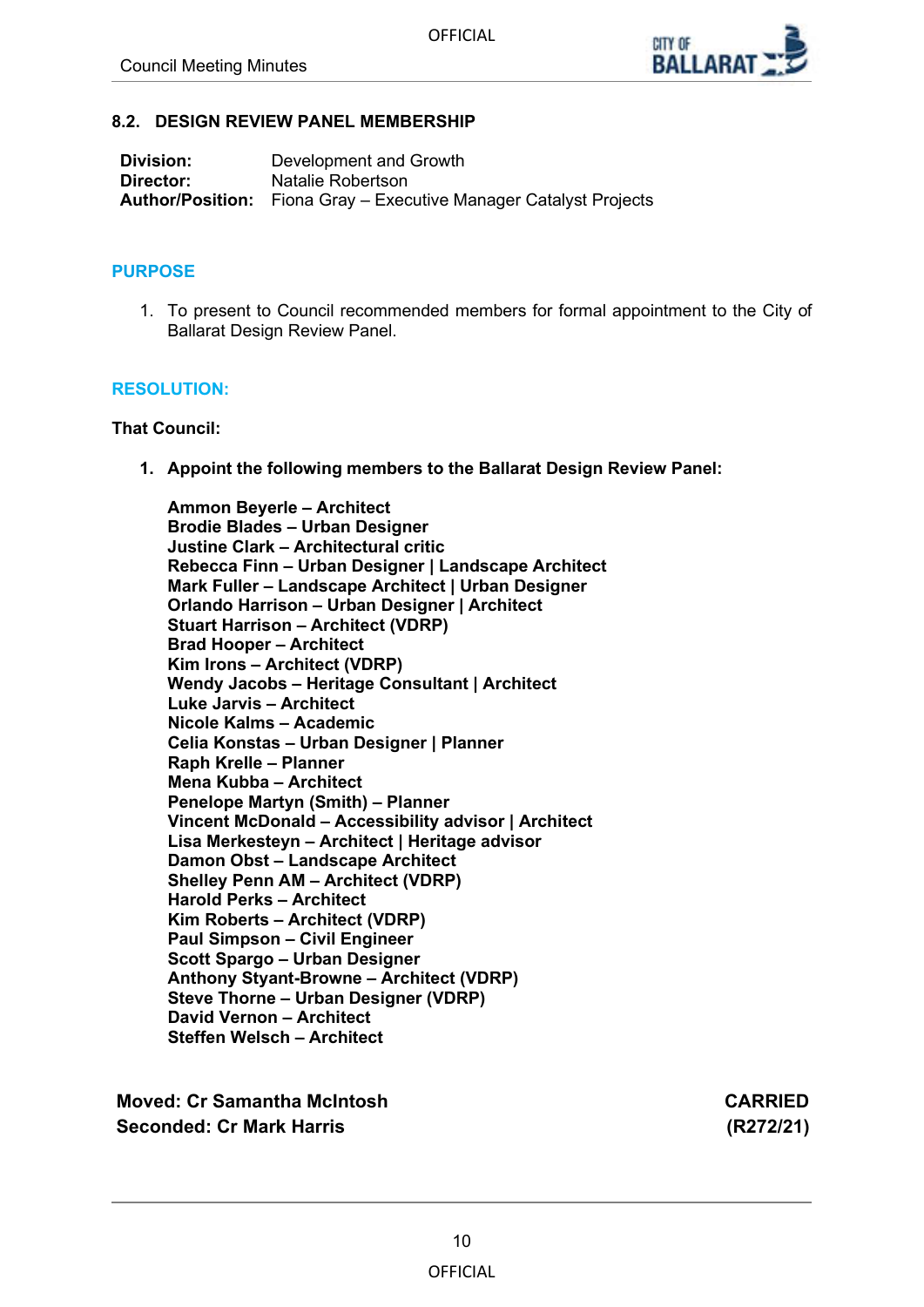

# <span id="page-10-0"></span>**8.3. DOMESTIC ANIMAL MANAGEMENT PLAN**

| <b>Division:</b> | Development and Growth                                                   |
|------------------|--------------------------------------------------------------------------|
| Director:        | Natalie Robertson                                                        |
|                  | <b>Author/Position:</b> Clare Douglas-Haynes Coordinator Animal Services |

## **PURPOSE**

- 1. The Domestic Animals Act 1994 (DA Act) requires Council to prepare a domestic animal management plan (DAM Plan), in consultation with the Secretary, for their municipality. 2021-2024 DAM Plans are due from each council by 4 December 2021.
- 2. This policy draft was open for community feedback and consultation during September 2021.

#### **RESOLUTION:**

**That Council:**

**1. Endorse the Council Domestic Animal Management Plan 2021/2024.**

**Moved: Cr Ben Taylor CARRIED Seconded: Cr Des Hudson (R273/21)**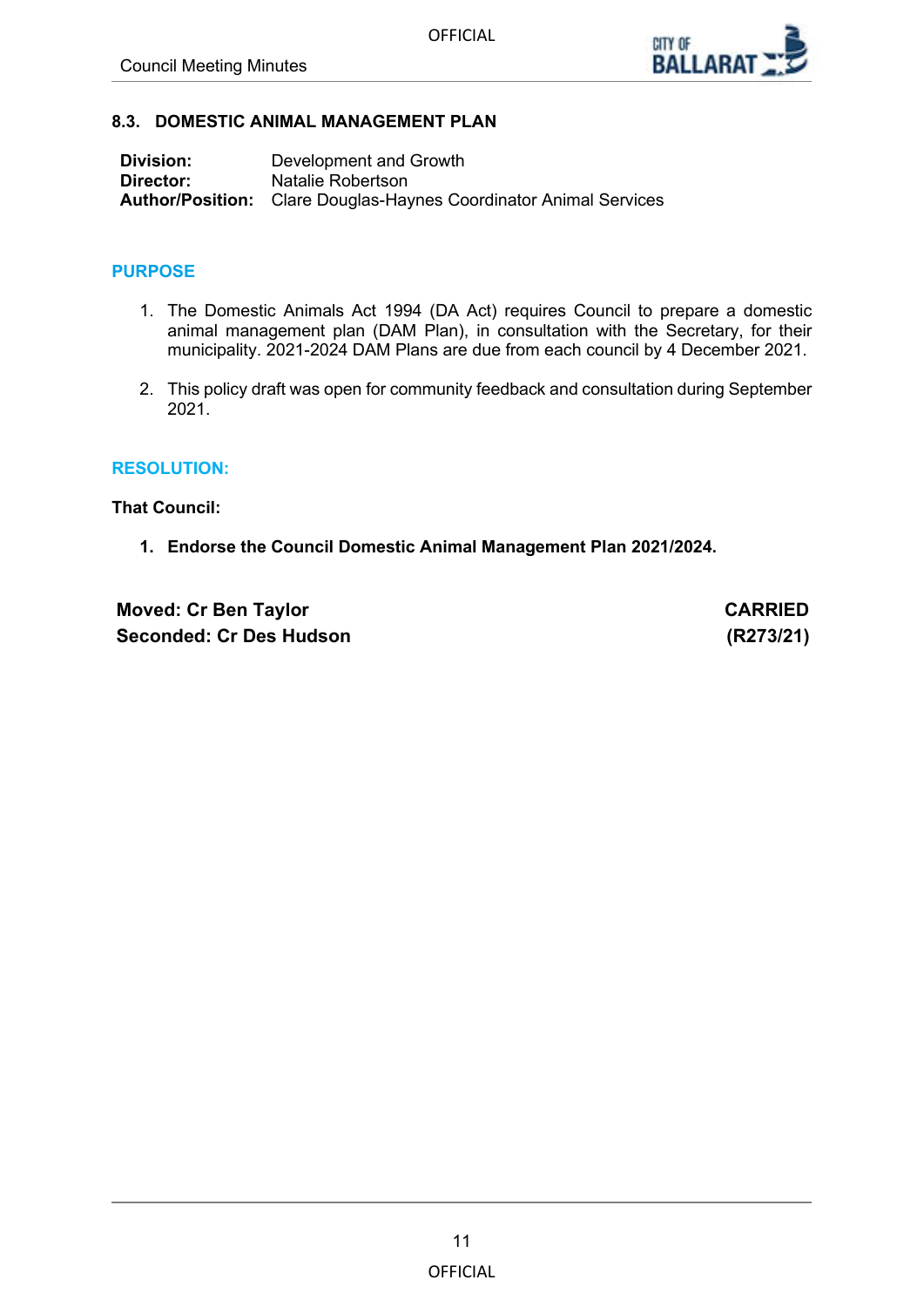

# <span id="page-11-0"></span>**8.4. PUBLIC ART DONATION 'THE BOAT' LEARMONTH**

| Division: | <b>Community Wellbeing</b>                                     |
|-----------|----------------------------------------------------------------|
| Director: | Matthew Wilson                                                 |
|           | <b>Author/Position:</b> Kate Gerritsen, Public Art Coordinator |

## **PURPOSE**

1. To recommend the donation of 'The Boat' by Ratartat and the Learmonth Community to Council's Public Art Collection

## **RESOLUTION:**

**That Council:** 

- **1. Accept the donation of 'The Boat' to Council's Public Art Collection; and**
- **2. Write to the Friends of Learmonth advising of the acceptance of the donation.**

**Moved: Cr Des Hudson CARRIED Seconded: Cr Samantha McIntosh (R274/21)**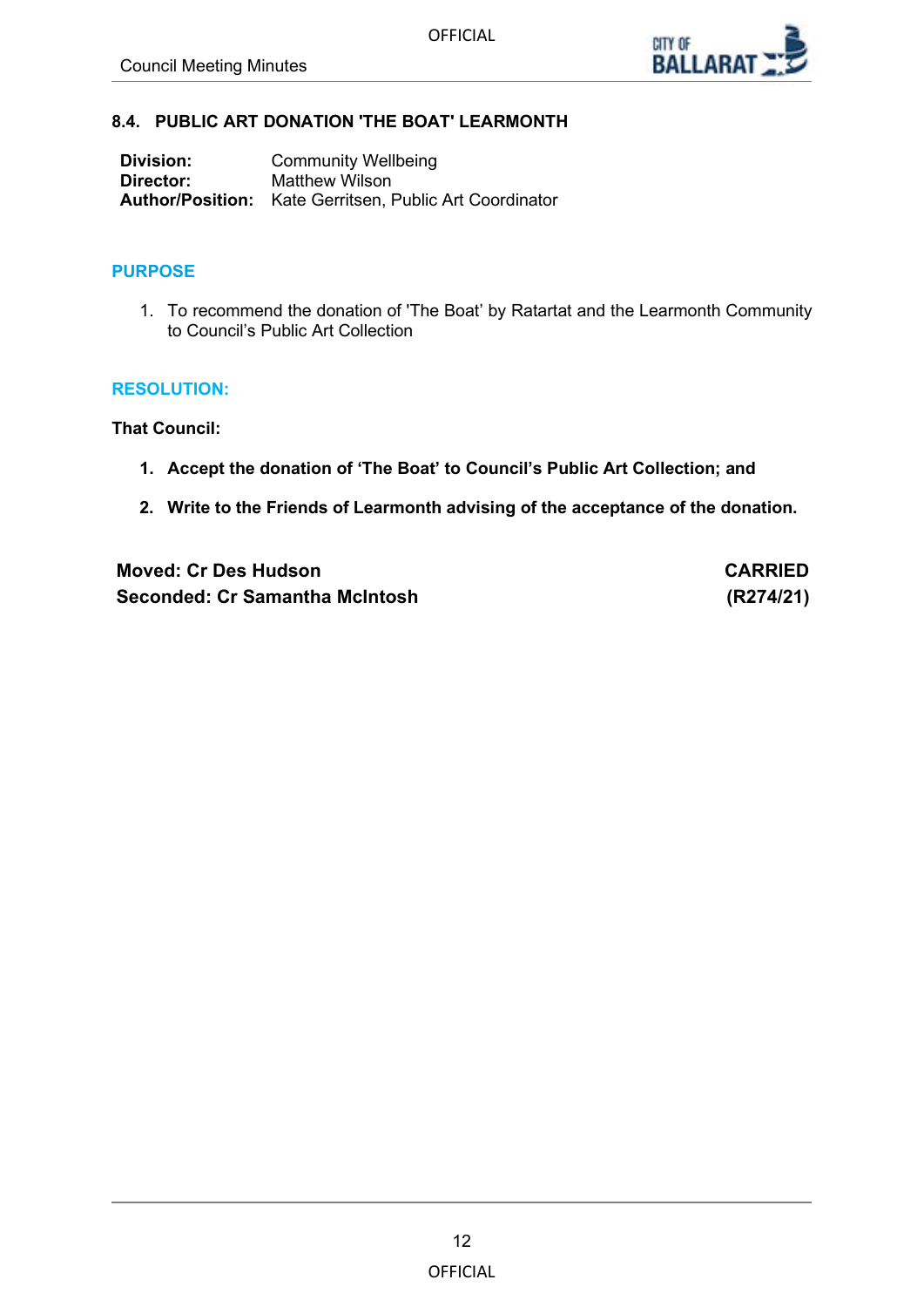

## <span id="page-12-0"></span>**8.5. TENDER 2021/22-360 - WENDOUREE WEST RECREATION RESERVE - COMMUNITY HUB, SPORTS PAVILION, CHANGEROOMS AND MENS SHED**

| Division: | Development and Growth                                  |
|-----------|---------------------------------------------------------|
| Director: | Natalie Robertson                                       |
|           | <b>Author/Position:</b> Trent Bursill – Project Manager |

# **PURPOSE**

1. To award Contract 2021/22-360 - Wendouree West Recreation Reserve - Community Hub, Sports Pavilion, Changerooms and Mens Shed.

# **RESOLUTION:**

**That Council:**

- **1. Resolves to enter into Contract 2021/22-360 - Wendouree West Recreation Reserve - Community Hub, Sports Pavilion, Changerooms and Men's Shed with Plan Group Pty Ltd for the total tendered price of \$4,763,830.00 (ex GST).**
- **2. Delegate to the Chief Executive Officer the authority to execute the associated contract on behalf of Council.**

**Moved: Cr Peter Eddy CARRIED Seconded: Cr Daniel Moloney (R275/21)**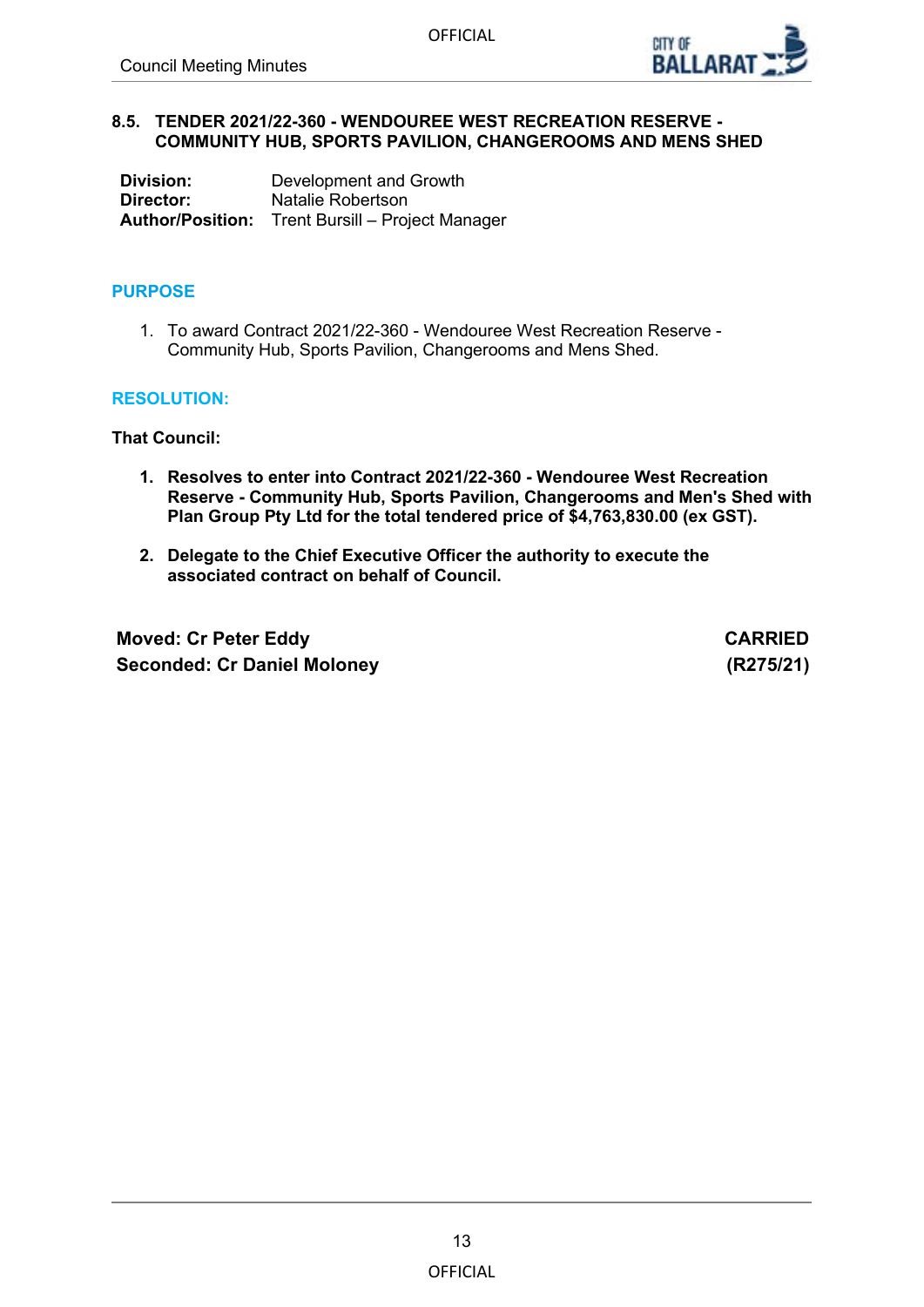

<span id="page-13-0"></span>Chief Executive Officer, Evan King declared a direct conflict of interest with the following agenda item and left the meeting in Council Chamber at 7:13pm prior to discussion of this item.

# **8.6. CEO EMPLOYMENT AND REMUNERATION POLICY**

| <b>Division:</b> | Executive Unit                                                                 |
|------------------|--------------------------------------------------------------------------------|
| Director:        | Evan King                                                                      |
|                  | <b>Author/Position:</b> Andrew Prestage – Executive Manager People and Culture |
|                  | Cameron Montgomery - Executive Manager Governance                              |
|                  | and Risk                                                                       |

# **PURPOSE**

1. Seek endorsement of the Chief Executive Officer (CEO) Employment and Remuneration Policy which incorporates approaches to the full employee lifecycle and appointment of the CEO.

# **RESOLUTION:**

**That Council:**

**1. Adopt the Chief Executive Officer Employment and Remuneration Policy.**

| <b>Moved: Cr Ben Taylor</b>    | <b>CARRIED</b> |
|--------------------------------|----------------|
| Seconded: Cr Samantha McIntosh | (R276/21)      |

Chief Executive Officer, Evan King returned to the meeting in Council Chamber at 7:15pm.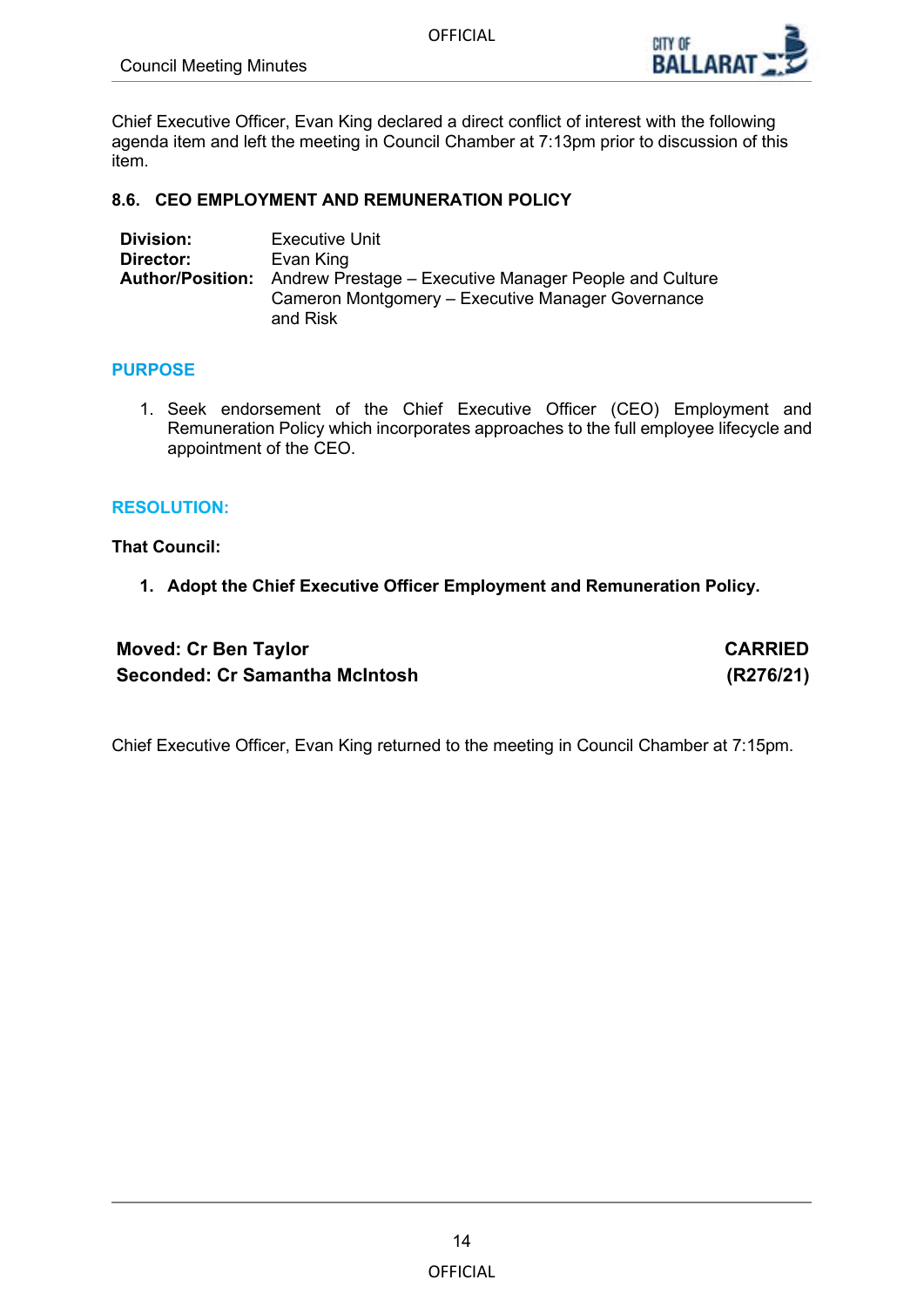

# <span id="page-14-0"></span>**8.7. GOVERNANCE POLICY REVIEW**

| Division: | Executive Unit                                                                        |
|-----------|---------------------------------------------------------------------------------------|
| Director: | Evan King                                                                             |
|           | <b>Author/Position:</b> Cameron Montgomery – Executive Manager Governance<br>and Risk |

## **PURPOSE**

1. The purpose of the report is to recommend to Council to adopt the Federal and State Elections Policy and rescind the Place Names Policy.

## **RESOLUTION:**

**That Council:**

- **1. Adopt the Federal and State Elections Policy.**
- **2. Rescind the following policies:**
	- **State and Federal Elections Policy adopted by Council on 23 May 2018 (R126/18)**
	- **Place Names Policy adopted by Council on 9 October 2013 (R382/13)**

**Moved: Cr Mark Harris CARRIED Seconded: Cr Peter Eddy (R277/21)**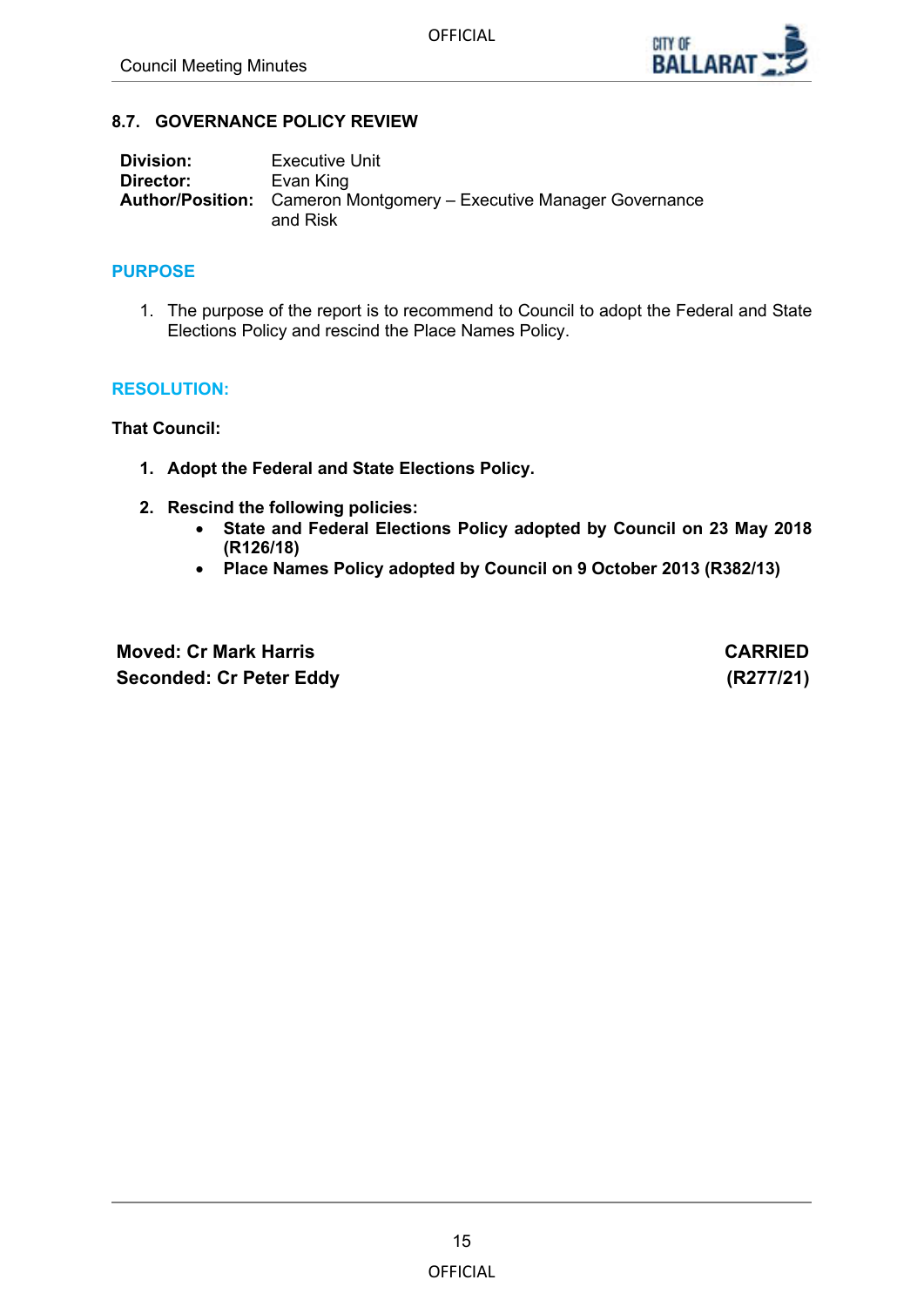

# <span id="page-15-0"></span>**8.8. COUNCIL MEETING SCHEDULE 2022**

| Division: | <b>Executive Unit</b>                                                                 |
|-----------|---------------------------------------------------------------------------------------|
| Director: | Evan King                                                                             |
|           | <b>Author/Position:</b> Cameron Montgomery – Executive Manager Governance<br>and Risk |

## **PURPOSE**

1. This report recommends a schedule of Council Meeting dates be adopted for the 2022 calendar year.

# **RESOLUTION:**

# **That Council:**

**1. Hold meetings of Council on the following dates in 2022:**

| <b>Date</b>            | <b>Time</b>        | <b>Meeting Type</b>                                      |
|------------------------|--------------------|----------------------------------------------------------|
| 9 February 2022        | 6:30pm             | <b>Planning Delegated Committee</b>                      |
| 23 February 2022       | 6:30pm             | <b>Council Meeting</b>                                   |
| 9 March 2022           | 6:30pm             | <b>Planning Delegated Committee</b>                      |
| 23 March 2022          | 6:30pm             | <b>Council Meeting</b>                                   |
| 13 April 2022          | 6:30pm             | <b>Planning Delegated Committee</b>                      |
| <b>27 April 2022</b>   | 6:30pm             | <b>Council Meeting</b>                                   |
| 11 May 2022            | 6:30pm             | <b>Planning Delegated Committee</b>                      |
| 25 May 2022            | 6:30pm             | <b>Council Meeting</b>                                   |
| 8 June 2022            | 6:30pm             | <b>Planning Delegated Committee</b>                      |
| <b>22 June 2022</b>    | 6:30pm             | <b>Council Meeting</b>                                   |
| 13 July 2022           | 6:30pm             | <b>Planning Delegated Committee</b>                      |
| 27 July 2022           | 6:30pm             | <b>Council Meeting</b>                                   |
| <b>10 August 2022</b>  | 6:30pm             | <b>Planning Delegated Committee</b>                      |
| <b>24 August 2022</b>  | 6:30pm             | <b>Council Meeting</b>                                   |
| 14 September 2022      | 6:30pm             | <b>Planning Delegated Committee</b>                      |
| 28 September 2022      | 6:30pm             | <b>Council Meeting</b>                                   |
| <b>12 October 2022</b> | 6:30pm             | <b>Planning Delegated Committee</b>                      |
| <b>26 October 2022</b> | 6:30pm             | <b>Council Meeting</b>                                   |
| 7 November 2022        | 6:30pm             | <b>Unscheduled Council Meeting</b><br>(Mayoral Election) |
| 9 November 2021        | 6:30 <sub>pm</sub> | <b>Planning Delegated Committee</b>                      |
| 23 November 2022       | 6:30pm             | <b>Council Meeting</b>                                   |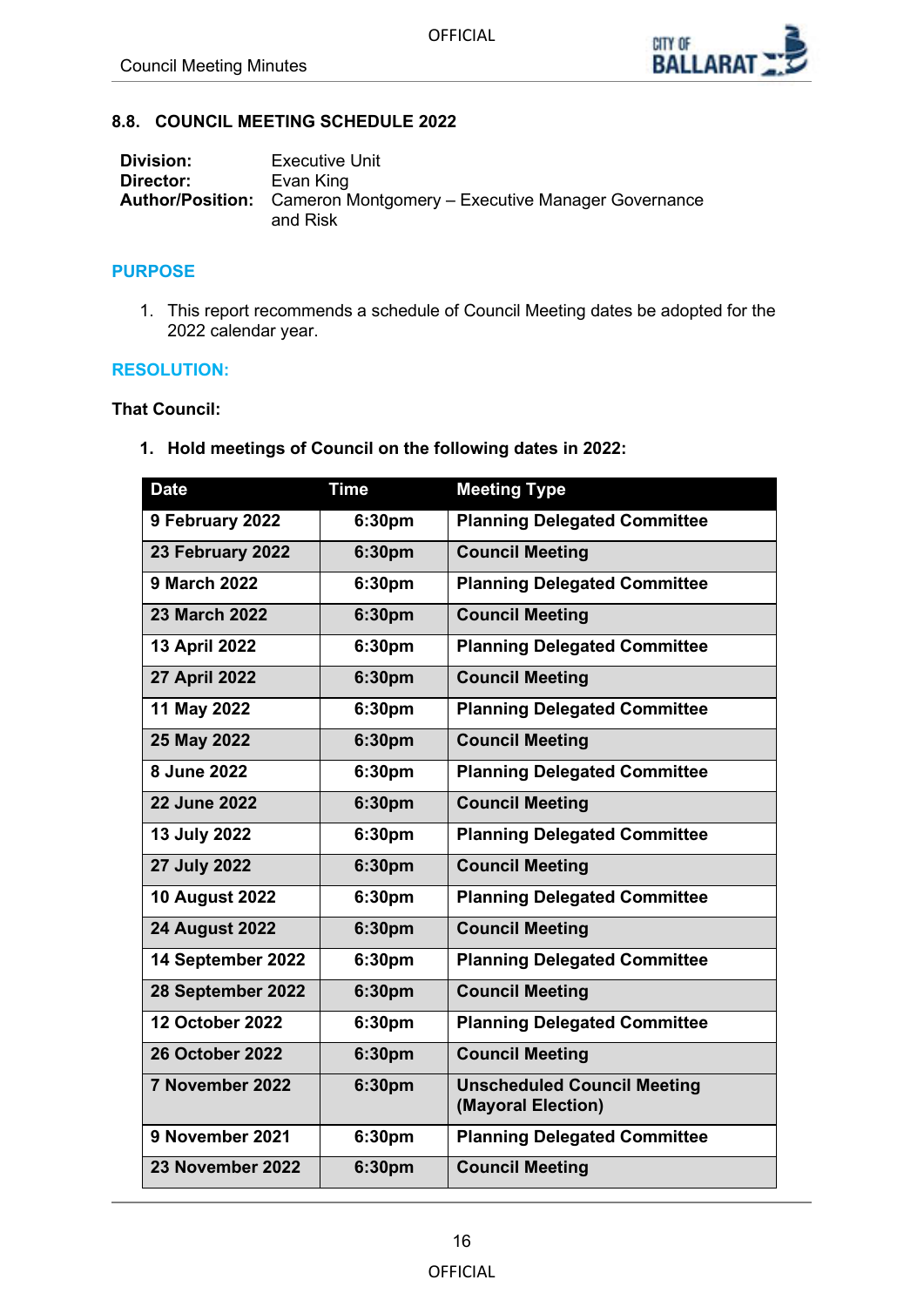

| 7 December 2022  | 6:30 <sub>pm</sub> | <b>Planning Delegated Committee</b> |
|------------------|--------------------|-------------------------------------|
| 14 December 2022 | 6:30 <sub>pm</sub> | <b>Council Meeting</b>              |

**2. Make public the schedule of Council meetings on the City of Ballarat website.**

**Moved: Cr Des Hudson CARRIED Seconded: Cr Peter Eddy (R278/21)**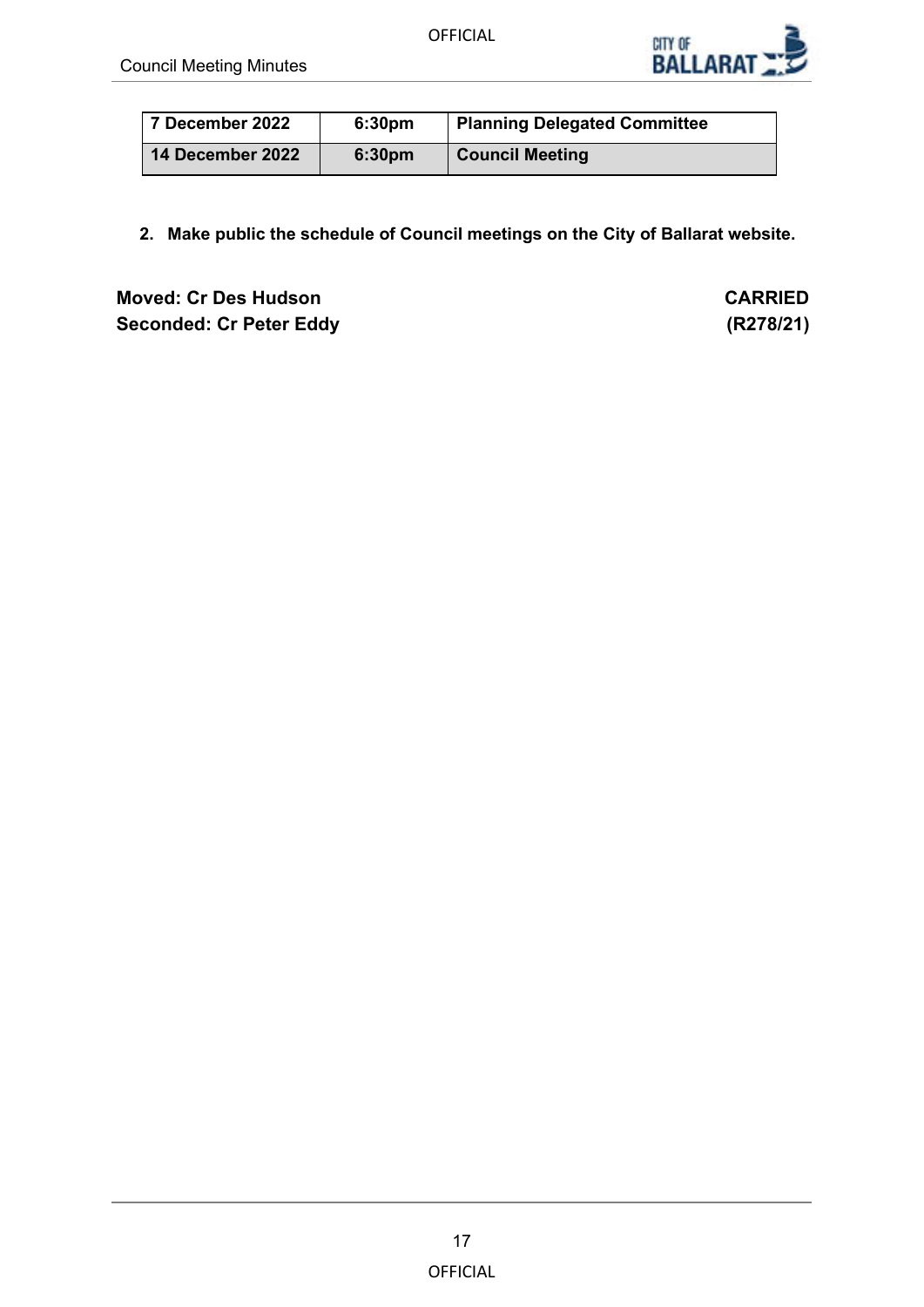

## <span id="page-17-0"></span>**8.9. S11A INSTRUMENT AND APPOINTMENT AND AUTHORISATION**

| Division: | <b>Executive Unit</b>                                                                 |
|-----------|---------------------------------------------------------------------------------------|
| Director: | Evan King                                                                             |
|           | <b>Author/Position:</b> Cameron Montgomery – Executive Manager Governance<br>and Risk |

#### **PURPOSE**

- 1. The report is to endorse the S11A Instrument of Appointment and Authorisation under the *Planning and Environment Act 1987* for Donna Perera, and Kathy Baker.
- 2. The report is to also revoke the S11A Instrument of Appointment and Authorisation under the *Planning and Environment Act 1987* for Jade Erwin.

#### **RESOLUTION:**

### **That Council:**

- **1. Exercise the powers conferred by s224 of the** *Local Government Act 1989* **(the Act) and the other legislation referred to in the attached instruments of appointment and authorisation (the instruments), and that;**
	- **a. Kathy Baker and Donna Perera be appointed and authorised as set out in the instruments.**
	- **b. The instruments come into force immediately the common seal of Council is affixed to the instrument and remains in force until Council determines to vary or revoke it.**
	- **c. The instruments be sealed.**
- **2. Revoke the S11A Instrument of Appointment and Authorisation** *(Planning and Environment Act 1987)* **for Jade Erwin (R181/20).**

**Moved: Cr Mark Harris CARRIED Seconded: Cr Des Hudson (R279/21)**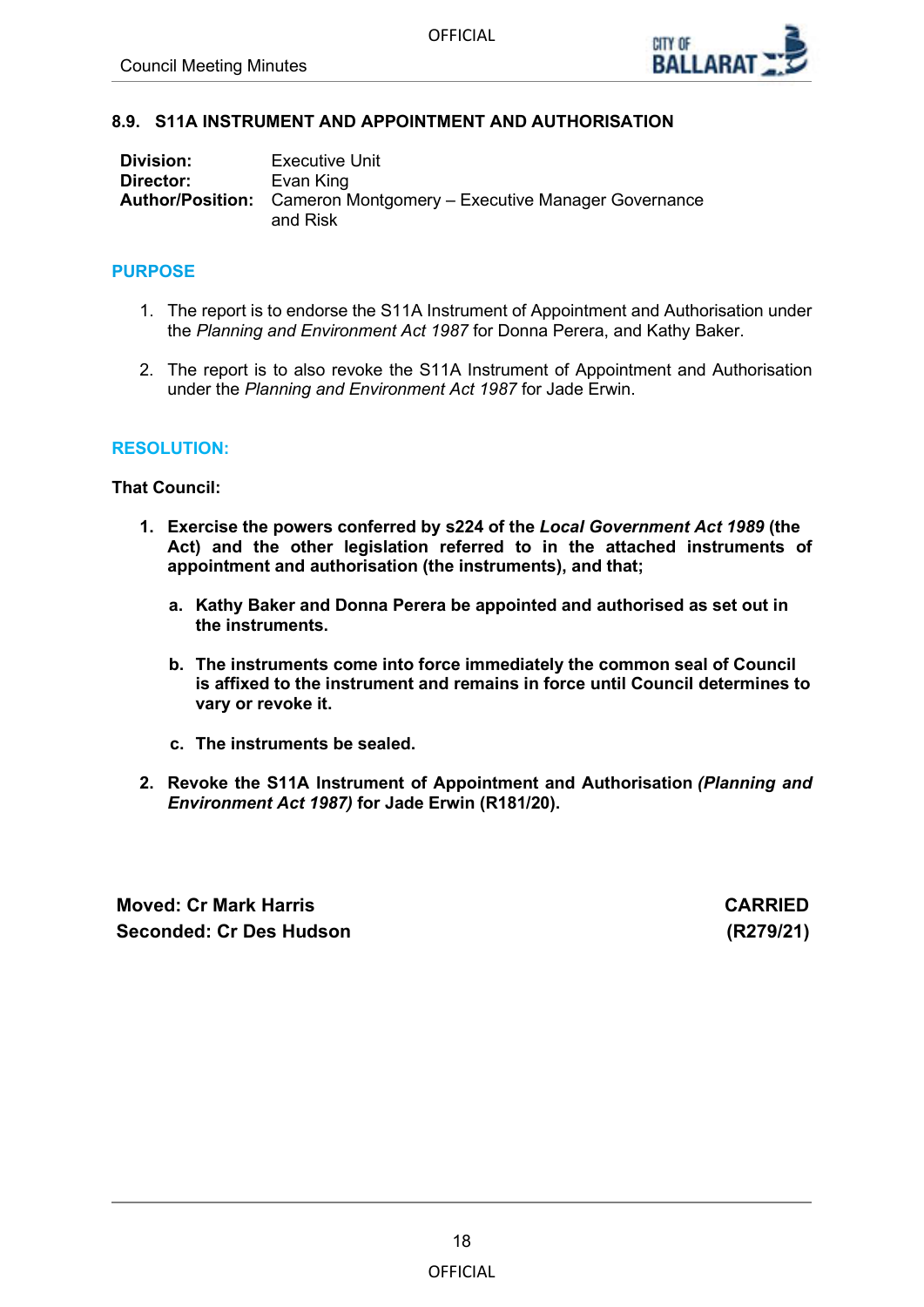

## <span id="page-18-0"></span>**8.10. S6 INSTRUMENT OF DELEGATION - MEMBERS OF STAFF**

| Division: | <b>Executive Unit</b>                                                                 |
|-----------|---------------------------------------------------------------------------------------|
| Director: | Evan King                                                                             |
|           | <b>Author/Position:</b> Cameron Montgomery – Executive Manager Governance<br>and Risk |

### **PURPOSE**

1. To review and update the S6 Instrument of Delegation, Members of Staff for Council's consideration.

## **RESOLUTION:**

**That Council:**

**Exercise the powers conferred by the legislation referred to in the attached instrument of delegation at Attachment 2, and that:**

- **1. There be delegated to members of Council staff, holding, acting in or performing the duties of the officers or positions referred to in the attached Instrument of Delegation to members of Council staff, the powers, duties and functions set out in that instrument, subject to the conditions and limitations specified in that instrument.**
- **2. The Instrument comes into force immediately after the Common Seal of Council is affixed to the instrument.**
- **3. On the coming into force of the instrument, all previous S6 delegations to members of Council staff are revoked.**
- **4. The duties and functions set out in the instrument must be performed, and the powers set out in the instruments must be executed, in accordance with any guidelines or policies of Council that may from time to time adopt.**

**Moved: Cr Des Hudson CARRIED Seconded: Cr Peter Eddy (R280/21)**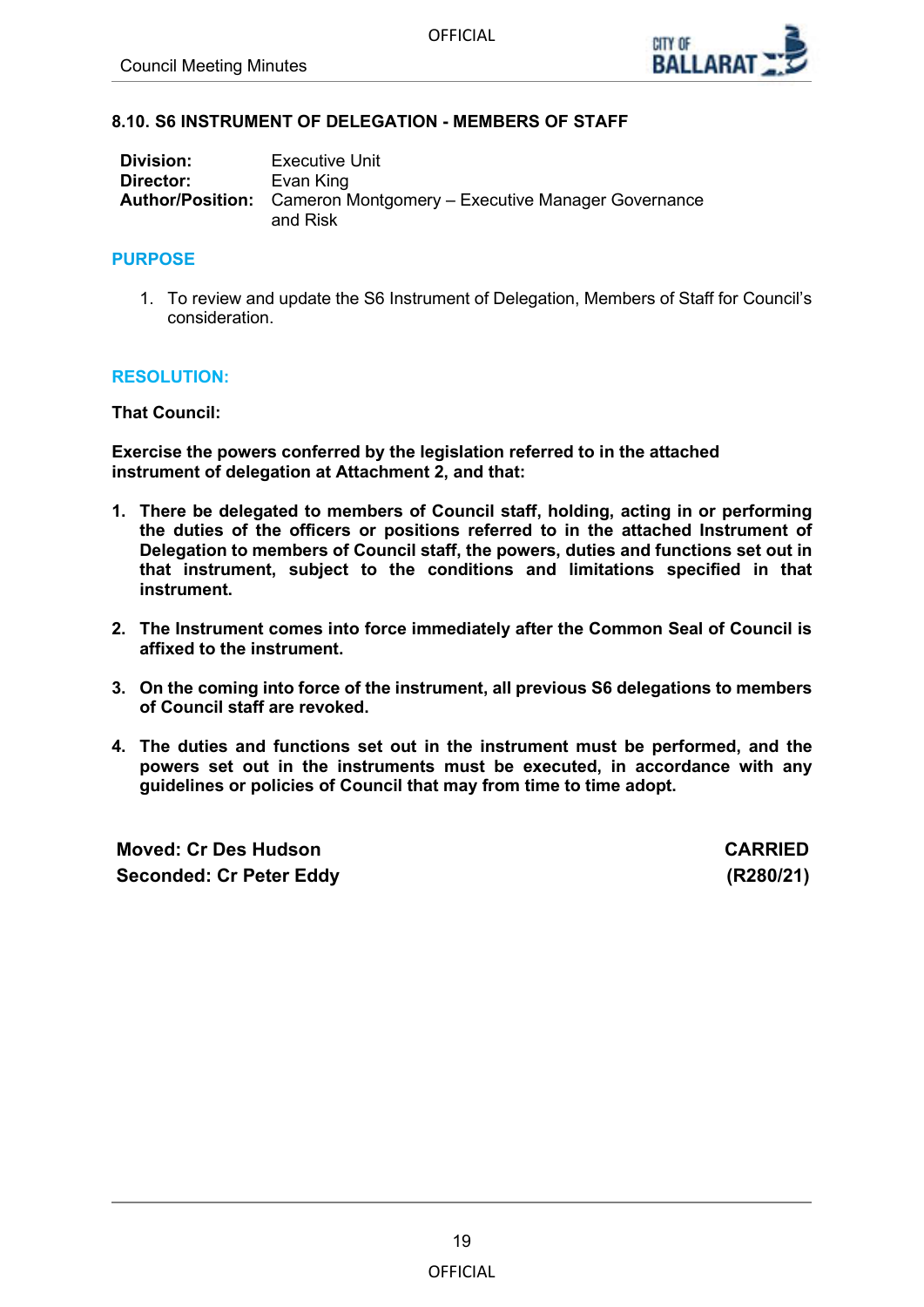

# <span id="page-19-0"></span>**8.11. CONTRACTS APPROVAL DELEGATED COMMITTEE MINUTES**

| Division: | <b>Corporate Services</b>                                                                            |
|-----------|------------------------------------------------------------------------------------------------------|
| Director: | John Hausler                                                                                         |
|           | <b>Author/Position:</b> Lorraine Sendall – Executive Assistant Director Corporate<br><b>Services</b> |

### **PURPOSE**

1. The purpose of this report is to provide Council with copies of minutes of Council's Contracts Approval Delegated Committee in accordance with the adopted Terms of Reference. At the meetings of these Committees held on 6<sup>th</sup> October, 20<sup>th</sup> October, 3<sup>rd</sup> November and 17<sup>th</sup> November 2021 twelve contracts were approved by the Committee. This report provides a copy of the minutes of these meetings as well as detailing summary information in relation to these Contracts.

#### **RESOLUTION:**

#### **That Council:**

- **1. Note, as per the** *Local Government Act 2020* **Section 66 that this matter is designated confidential.**
- **2. Receive the Contracts Approval Delegated Committee minutes of the meeting held on 6th October, 20th October, 3rd November and 17 November, 2021.**

**Moved: Cr Ben Taylor CARRIED Seconded: Cr Mark Harris (R281/21)**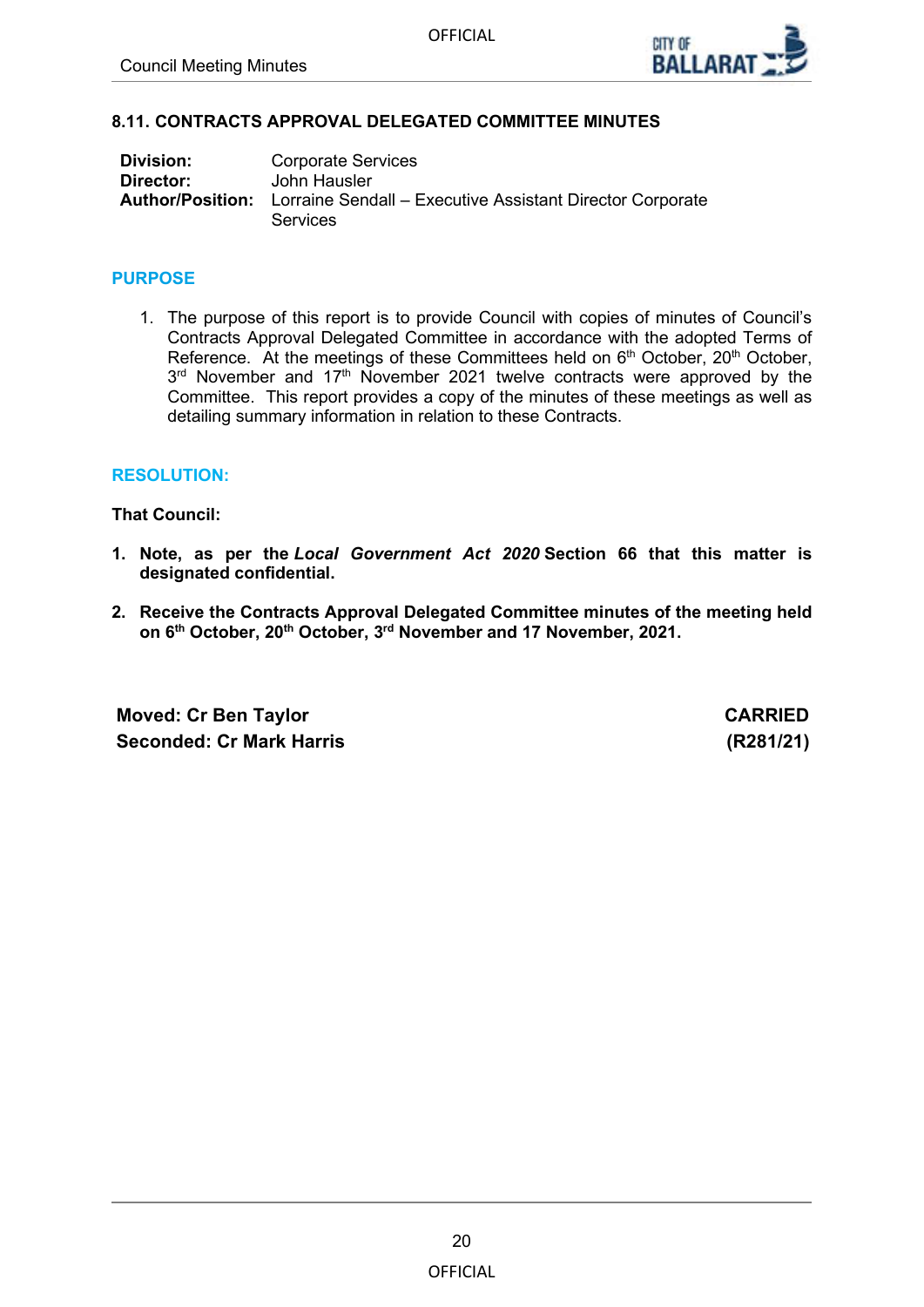

# <span id="page-20-0"></span>**8.12. OUTSTANDING QUESTION TIME ITEMS**

| Division: | <b>Executive Unit</b>                                                                     |
|-----------|-------------------------------------------------------------------------------------------|
| Director: | Evan King                                                                                 |
|           | <b>Author/Position:</b> Sophie Constable – Administration Officer Statutory<br>Compliance |

## **PURPOSE**

1. This report provides Council with an update of responses to questions taken on notice and outstanding unanswered questions from public question time.

## **RESOLUTION:**

**That Council:**

**1. Endorse the Outstanding Question Time report.**

**Moved: Cr Des Hudson CARRIED Seconded: Cr Peter Eddy (R282/21)**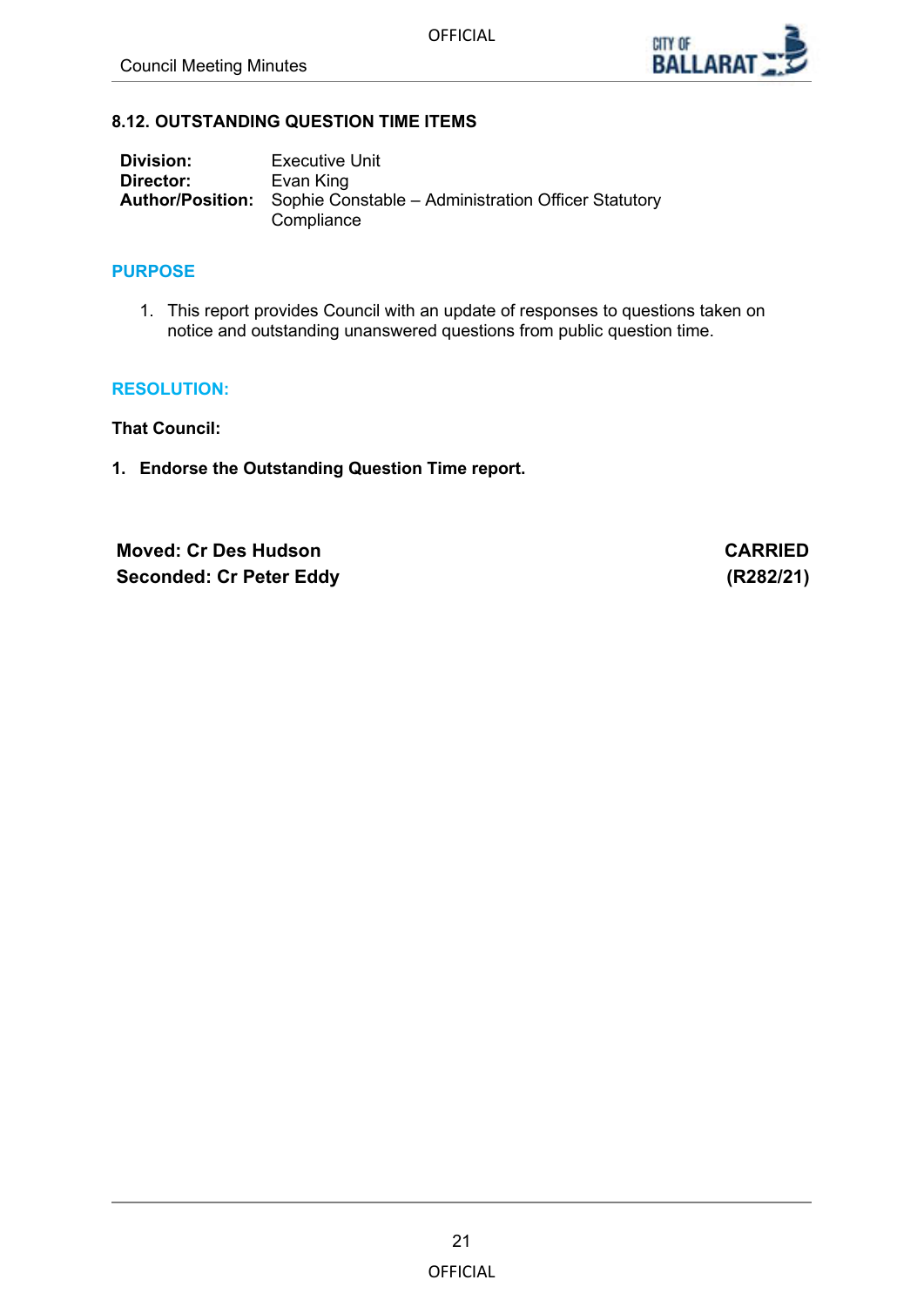

# <span id="page-21-0"></span>**9. NOTICE OF MOTION**

**Nil** 

# **10. REPORTS FROM COMMITTEES/COUNCILLORS**

# **GB44/21 Cr Ben Taylor**

Cr Taylor raised concerns for the State Governments proposed 'Windfall Gains Tax' which has now been adopted and due to take effect from 1 July 2023.

Cr Taylor expressed concerns of the negative impacts this tax will have on the housing market and development opportunities due to increased cost. Cr Taylor explained that if your property or land that you own is rezoned (which often people have no control over), once rezoned, the valuer general will value your property, look at the difference and based on the amount, the landowner will be taxed 50%. This happens straight away rather than when you sell the property and if you do not pay this tax you will then have to incur interest on that cost for that period until the property is sold or once the landowner pays that bill.

The revenue from this tax then goes straight to State Government. Cr Taylor requested that Ballarat City Council and the CEO advocate for the revenue raised from the Windfall Gains Tax to be quarantined for the Local Government Authority in which it is raised and then used to fund local infrastructure priorities.

Evan King, Chief Executive Officer stated that prior to this tax being legislated, City of Ballarat and Regional Cities Victoria (RCV), have advocated regarding the potential impacts of this tax and also for the revenue raised to be used locally for infrastructure and development opportunities. The CEO reported that City of Ballarat will continue to advocate for this option prior to the Windfall Gains Tax coming into effect in July 2023.

# **GB45/21 Cr Tracey Hargreaves**

Cr Hargreaves raised some concerns that have been reported to her by a few residents lately, in relation to an issue/shortage that is potentially worldwide. There is currently a suggested shortage of urea, particularly AdBlue urea-based diesel exhaust fluid.

Cr Hargreaves expressed that this may affect countless residents vehicles, council fleet vehicles and as such, requested that a briefing be provided to Council in 2022 to discuss the potential implications/impacts on Council and our community due to this shortage and strategies to deal with these impacts.

Evan King, Chief Executive Officer explained that he is also very aware of many community concerns of this issue and is more than happy to bring a briefing back to Council in 2022 to discuss these impacts.

# **GB46/21 Cr Daniel Moloney**

Cr Moloney requested a briefing to Council regarding the walking/cycling tracks and trails connectivity between Alfredton and Delacombe, particularly the old rail line and how it could connect to the Kensington Creek Path.